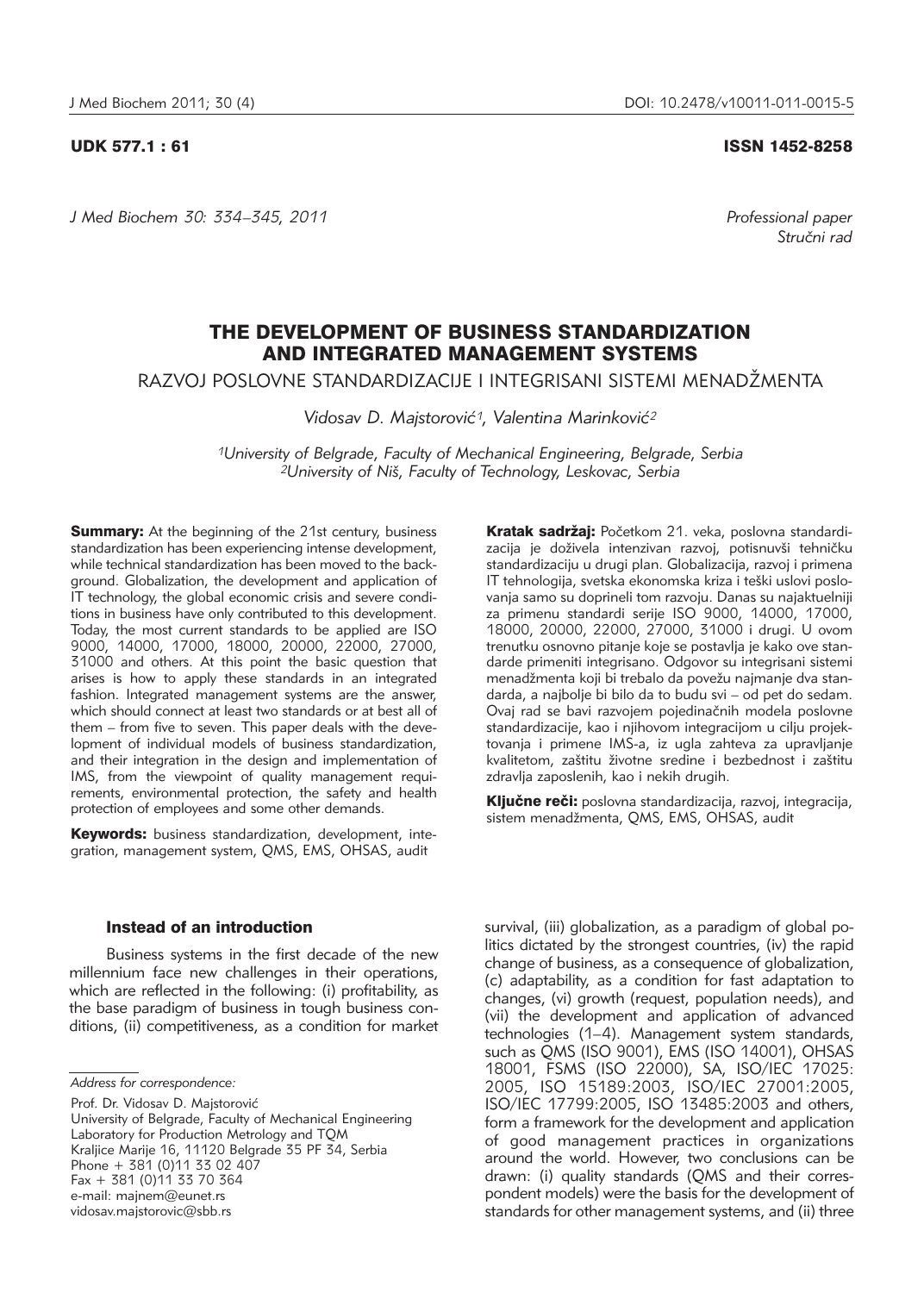standards are most often found in practice today: QMS, EMS and OHSAS, providing more and more benefits when interconnected – integrated (IMS) (5–6). So, the question today is not whether these standardized models should be used, but how to use them together, as an integrated business system to be incorporated into an organization. Researchers and practitioners in this field are therefore concerned today with the issues of how to design, implement and improve the model of IMS. In (7) the general benefits of the application of IMS are described, such as: defining the responsibilities of the organization and the benefit to its stakeholders (customers, owners, suppliers, employees and society).

A number of partial management system standards (QMS, EMS, OHSAS) and/or those of non-standard type (manufacturing, financial, personnel, marketing, research) exist in every organization. Detailed analysis shows that companies are using between five and twenty different partial management systems in their operations. This often leads to complications in their business because of: (i) the complexity of information infrastructure, (ii) overlapping jurisdiction and responsibilities, (iii) the diversity of procedures for the same jobs, and (iv) the complexity of the organizational structure (8–11). Starting from these facts, the IMS in practice should provide the following: (i) cost reduction (internal audit, documentation, training, change of model in practice), (ii) reduction of time management/ monitoring and reviewing management systems (single/multiple management systems), (iii) a holistic approach in the management of business risk (changes made outside of business conditions, easier to master the application of standard models in practice – business before application), (iv) reduction of duplicate requests/bureaucracy (integration of the same/similar request into the base of QMS), (v) avoidance of conflicts between different systems (resolution of possible conflicts of interest in the design phase, IMS), (vi) improvement of internal and external communications (integration of policies and goals between different management systems leading to improved communication), (vii) focusing on business process management (monitoring implementation of strategic objectives), (viii) improving motivation and relationships between employees (clearly defined responsibilities and authority, given in the models of standardized management systems, contribute to the implementation of these processes), and (ix) optimization of internal and external audits (one instead of several systems – the participation of competent people).

On the other hand, for effective application of IMS, the organization should perform the following: (i) risk management operations from the perspective of social protection, safety and health of employees, (ii) improve the effectiveness of operations, particularly manufacturing operations, (iii) reduce operating costs, (iv) improve employee/organization stakeholders satisfaction, (v) protect the brand and reputation of the organization, (vi) promote and implement innovations,

(vii) remove any barriers to trade, (vii) establish a clear position for the organization on the market.

Today, these problems can be solved in different ways, namely through (i) the application and development of information systems based on computers, (ii) managers, their knowledge and experience, and (iii) the regulation of key management systems of partial operations and reliance on them. However, all these approaches have some defects. Consider the first one: an information system requires constant upgrading and investment in software/hardware, as this technology is rapidly evolving. On the other hand, for its successful development and implementation in an organization, constant investments are needed – in training and specialized personnel. What is the solution? The answer is – partial integration of management systems (12). This means taking what is crucial for the company from each partial management system and integrating these elements into one comprehensive – Integrated Management System. The following will be achieved: (i) better communication between the operating entities, (ii) improved work cooperation and process infrastructure, (iii) help in meeting customer requirements and implementation of quality requirements, and (iv) creating conditions where employees strive towards a total management system.

Research organizations are very old, almost as old as the human society, but in the past hundred years they have become particularly significant. Their founder was Frederick Taylor, the creator of scientific mana gement, who defined the management of an organization as a key factor in the organization's survival. However, by the end of the seventies, there came about an explosion of ideas, theories, methods and techniques of management, so that we now find ourselves in the golden era of management. Changes in the world, especially in the final decade of the last century (13), necessitated the application of new management theories, which have agreed to new conditions. Today mana gement is less skill and more science, based on the application of adequate methods and techniques. These should help in forming an organizational structure that will not be a physical set of functions and tasks for which managers are responsible who have their own – partial goals. An organization should, therefore, be established as an integrated system in which managers need to manage the relations between the elements, which are integrated over individual goals. So far, according to the classical theory, organizations have had hierarchical structures, but these have now become a limiting factor in their development and particularly in the implementation of new models for quality management, such as ISO 9001:2008, and process models. Hence, the increasing exploration of new directions for flexible organizational structures with a minimum number of levels has been viewed as the best option. These are lean systems, which represent the future of organizational models, primarily in manufacturing systems.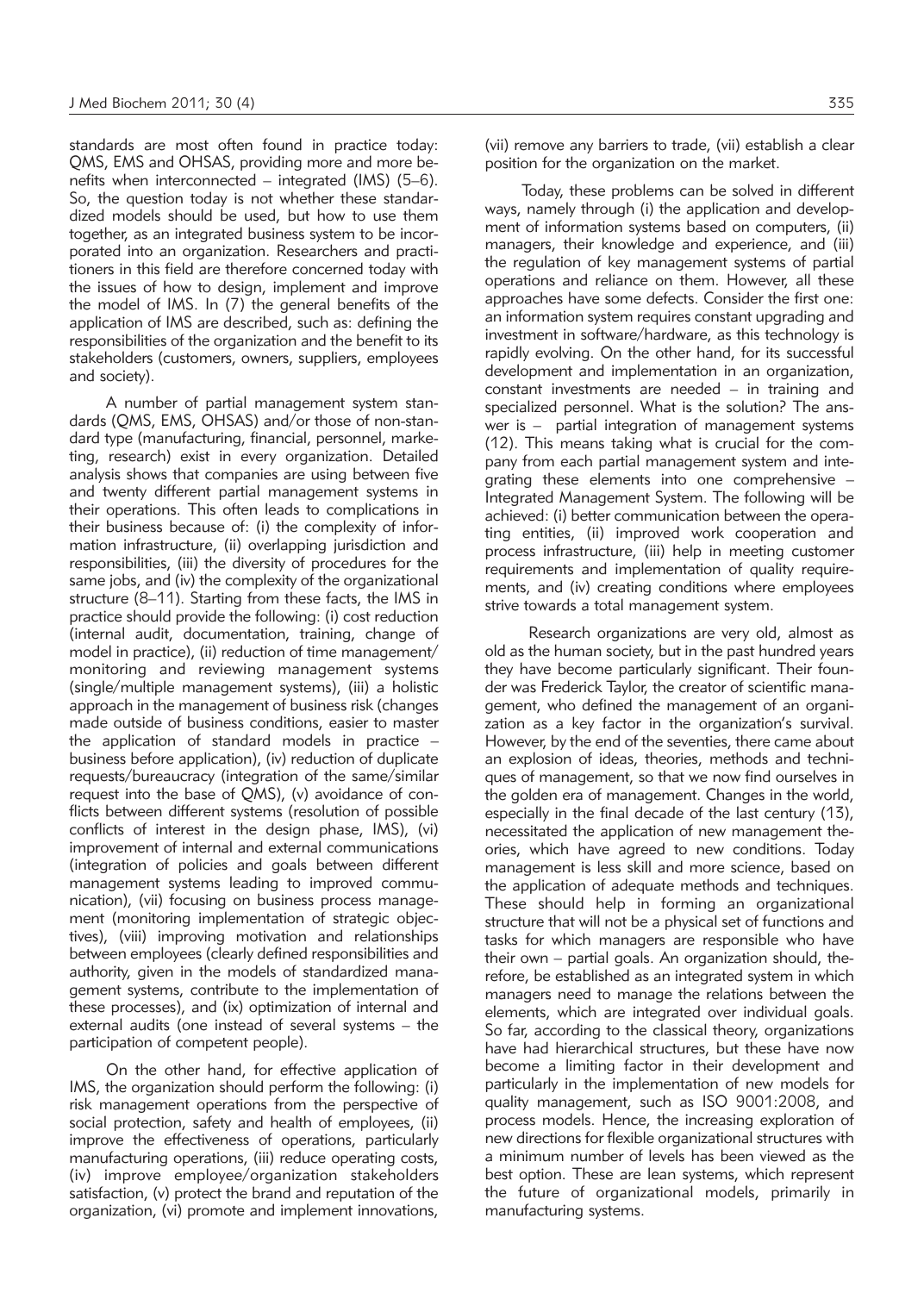With the advent of ISO 9001:2008 and ISO 9000:2008, whose main features are process quality management and the models of excellence based on the concept of TOM, the conditions for partial integration and synergy management systems have been created. With the development of business standardization, processes have been moving in the direction of an integration model for quality management, environmental management, management of occupational health and safety of employees, and good manufacturing, laboratory and other business practices. On the other hand, standardized management systems do not show such intensive development, particularly from the point of application of new techniques and technologies.

## Development of an integrated management system

Development of a management concept in an organization that will be compatible with the development of standardization of business processes is an issue that seeks to adapt to today's theory and practice of management. Another important issue is the incre asing integration of non-standardized partial manage ment systems into the current management concept of an organization. The goal is a total management system in which a high degree of synergy and harmony between the integrated parts is achieved, which should enable organizations to increase the level of excellence. Total Management System is a unique management model that includes general, specific and formalized (standardized) partial management systems.

There are three ways to develop a total management system:

(i) *addition* – within this approach to management, organizations develop special documents according to formalized models. Content (elements) and comparison of partial management systems is provided via a single reference list of these standards, on condition that the organization is certified. Conflicts involving the functioning and content of these systems are resolved, while each system is separately maintained.

(ii) *superstructure* is based on the fact that the organization takes a general management model or that of partial management of the system as a basis for building a unique model of an integrated and/or total management system. Such a connection provides documentation that is unique (common) at the level of instruction (work instructions), while the procedures and rules have common elements. Thus a model of an integrated and/or total management system is obtained in which the partial systems are easily identifiable,

(iii) *integration* – in this case an organization develops a generic management system as its own management system, which will include non-formalized and formalized management models (14–15).

The integration process is not easy, especially because of the different structures of formalized management systems and their development as international standards. Another problem with this approach is the design, development and application of a generic management model for the organization, from which, on the basis of process integration and formalized and non-formalized management systems, information integration is carried out, the result of which is an integrated management model.

# *Developed and applied standards for management systems/products*

The ISO 9000 series standards have been applied for more than two decades. Today, in organizations around the world, a number of standards and concepts for different management systems in the organization are being applied individually and/or collectively. Most of them have been developed and applied in the field of quality management. We can conclude here that the model QS/QMS was the basis for the development of many other models. Their short analysis shows that they include twenty-five standards or concepts. ISO 9000 is a series of standards for quality management systems, that was issued by the ISO that has 142 member national standards bodies. The model for certification of the ISO 9000 series standards – QMS is not a standard for some product or service, but refers to the process (system) which creates them. The character of these standards is generic so that they can be used in the entire world economy. They were issued in the year 1987, supplemented in 1994, and significantly amended in 2000. The newest model dates from the year 2008 (16). Today's version is ISO 9001/9004:2008 (2009), whose characteristics will be presented later. The most important features in the model ISO 9001:2008 are: its procedural structure, of a far more generic model with 20 elements of ISO 9001 in 1994, the PDCA cycle of continuous improvement, which is also used in ISO 14001, as well as its adjustment to the business management structure throughout an organization. QMS is applicable to all organizations that want to show their agreement to meet customer requirements for all categories of organizations, and we are now speaking of more than 1 million certificates of QMS worldwide. Certificate for QMS benefits the organization, because it objectively assesses the level of effectiveness of the established model for quality management, based on meeting the goals of quality and continuous improvement (17–18). It also allows the organization to be recognized in international relations as a reliable supplier. For example, ISO/TS 29001:2009 – Petroleum, petrochemical and natural gas industries, provides requirements for quality management systems and service organizations; IWA 1:2005 – Quality Management System, offers Guidelines for the improvement of health services; IWA 2:2007 – Quality management system/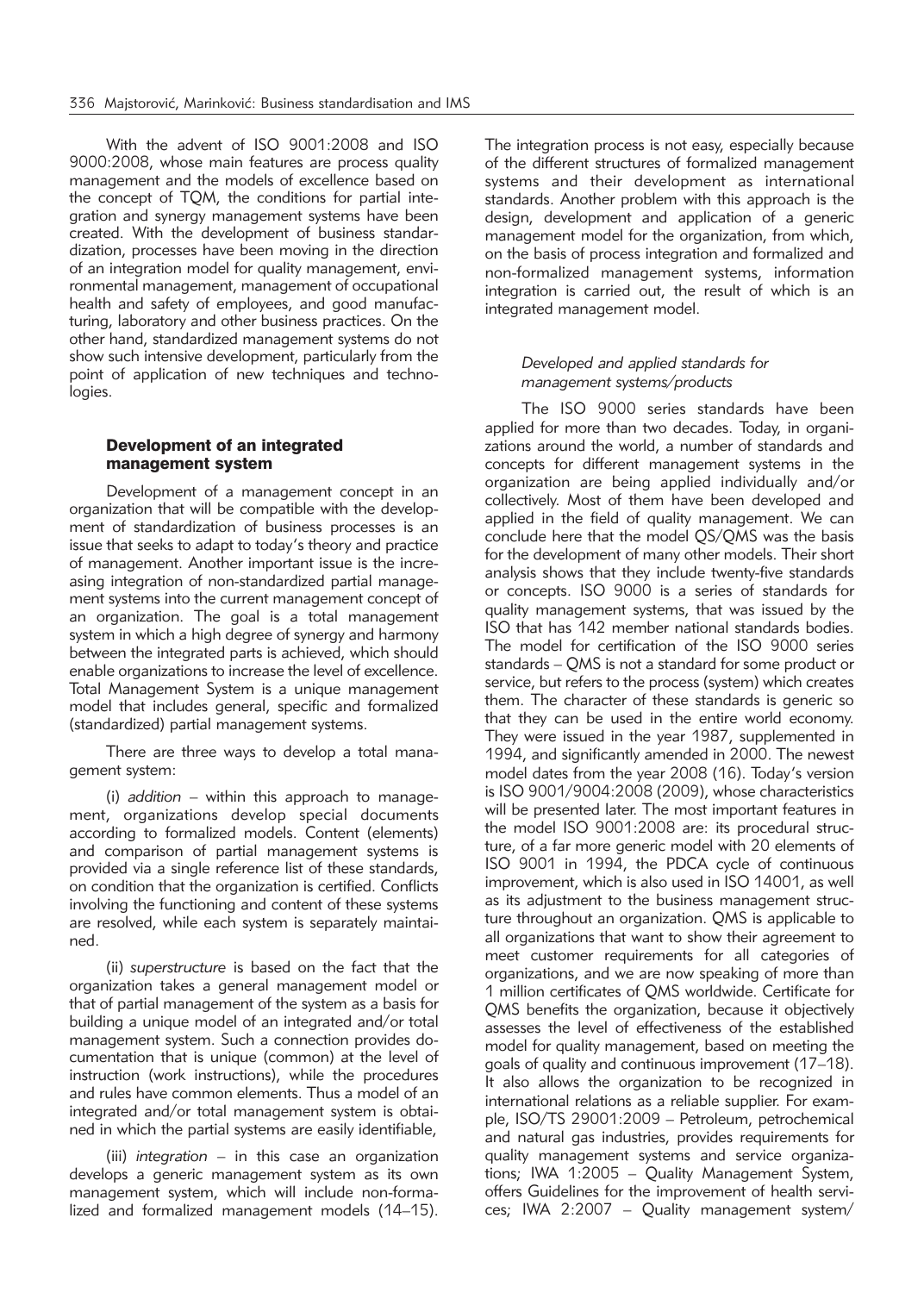application requirements of ISO 9001:2008 in education; IWA 4:2009 - Ouality Management System/Guidelines for Implementation of ISO 9001:2008 in local government. QS-9000 standard was issued in 1994, as a replacement for ISO 9000, the major U.S. automotive supplier's trio: Daimler Chrysler, Ford and General Motors. It contains all the requirements of ISO 9001; in the year 1994, it was complemented by the sector-specific requirements of the Big Three, which stem from the special requirements of the motor vehicle industry. This standard applies to all internal and external suppliers of raw materials, semi-finished parts, components and services of the manufacturer, whose main goal is the provision of quality in the automotive manufacturing and quality assurance in the production of original auto parts. QS-9000 provided the application of continuous quality improvement, defect prevention and reduction of waste in the supply chain. General Motors and Daimler Chrysler require their supplier's certification under these standards, while Ford makes business compliance requirements (internal certification). This standard has been replaced with ISO/TS 16949:2009 – International Standard for QMS in the automotive industry. Adopted in 1999, it has been in revision since 2009 and has been harmonized with ISO 9001:2008. This standard integrates the requirements of ISO 9001:2008 with the specific requirements of the automotive industry such as the American QS-9000, German VDA 6.1, French and Italian EAQF AVSQ. Japanese and British car manufacturers also adhere to this standard, which applies to all internal and external suppliers of raw materials, semi-finished parts, components and services. The primary objective of this standard is the provision of quality in the automotive manufacturing and quality assurance in the production of original auto parts. In this way, the suppliers cooperate at an international level and coordinate the release of multiple certification audits by different standards in this field. The AS 9100 standard issued in 1999 has been in revision since 2009. The model is compliant with ISO 9001: 2008. It is a model for quality management of suppliers and sub-suppliers in the aviation industry and space exploration. This standard specifies the requirements for each department and each step in the manufacturing process regarding quality management in the industry. The requirements for the specification of parts and components for the design, installation, inspection and other characteristics of these products are also listed. Government agencies (USA), such as the Department of Defence (DD) and Federal Aviation Administration (FAA), also support the implementation of AS 9100. This model makes multiple controls and repeated requests redundant, so that it has essentially become the industry standard and government program in this area. Its application provides reduction of defects in the supply chain, continuous quality improvement and increased customer satisfaction. Certified organizations – suppliers have the advantage when drawing up a list of government suppliers of military procu-

rement, and also those that meet the legal requirements in this area, which have become integral parts of these standards. The TL 9000 standard was issued in the year 1999, and its 2009 revision is compliant with ISO 9001:2008. It is a QMS model for the telecommunications industry, which harmonizes it with the requirements in the development, design, production, delivery, installation and maintenance of hardware, software products and services. Compliance with the requirements of TL 9000 reduces the time of appearance of these products on the market, as well as the costs in the supply chain of these products. The structure of TL 9000 includes five levels of requirements and measuring the effectiveness of QMS. These are ISO 9001:2008 requirements, joint requirements for QMS in the telecommunications industry, specifications for measuring the quality of services, hardware and software (18–19). TL 9000 Telecommunications specifications are divided into six categories, defined as: common (C), hardware (H), software (S), services (V), hardware and software (HS), and hardware and services (HV). As can be seen, demands for services and software (VS) have not been given. Suppliers in this industry require the application of additional elements relating to their production, while the hardware and software companies must seek to implement all sectorspecific requirements. TL 9000 is also required to establish a model for measuring cost, performance and reliability of hardware, software and services. Performance measurement is particularly important from the customer point of view and includes: the level of return on investment in hardware, system output, the number of complaints, quality of new software, delivering on time, accuracy and reliability of the accounts and effectiveness of business processes of suppliers. Certification to this standard can be made for different levels of the organization, products and services, or a combination thereof. ISO standard 13485/88 is a QMS for medical devices. It has replaced the previous standard EN 46,001th. This standard was developed in 1993 by European manufacturers of medical devices as EN 46001/2 Quality assessment of medical devices, with additional requirements that apply to models of ISO 9001/2. The certification scheme EN 46001/2 was never developed, but is included in the ISO 9001/2 through additional requirements. Version of ISO 9001/2 from 1994 was released as EN 46001/2:1996, and since June 2001 it exists as a version of ISO 13485/88:1996. The latest version was released in 2009 and it is in accordance with ISO 9001:2008. ISO 13485:2003 specifies requirements for the QMS of the organization that produces medical devices, fulfilling the legal requirements and customer demands in this area. It has been developed and applied specifically to the certification scheme standards. QS (QMS) software has been used since 1994, instead of the standard ISO 9000-3, which was used in combination with ISO 9001/2. It is a model for quality assurance in developing, designing and using software and is oriented towards software companies that work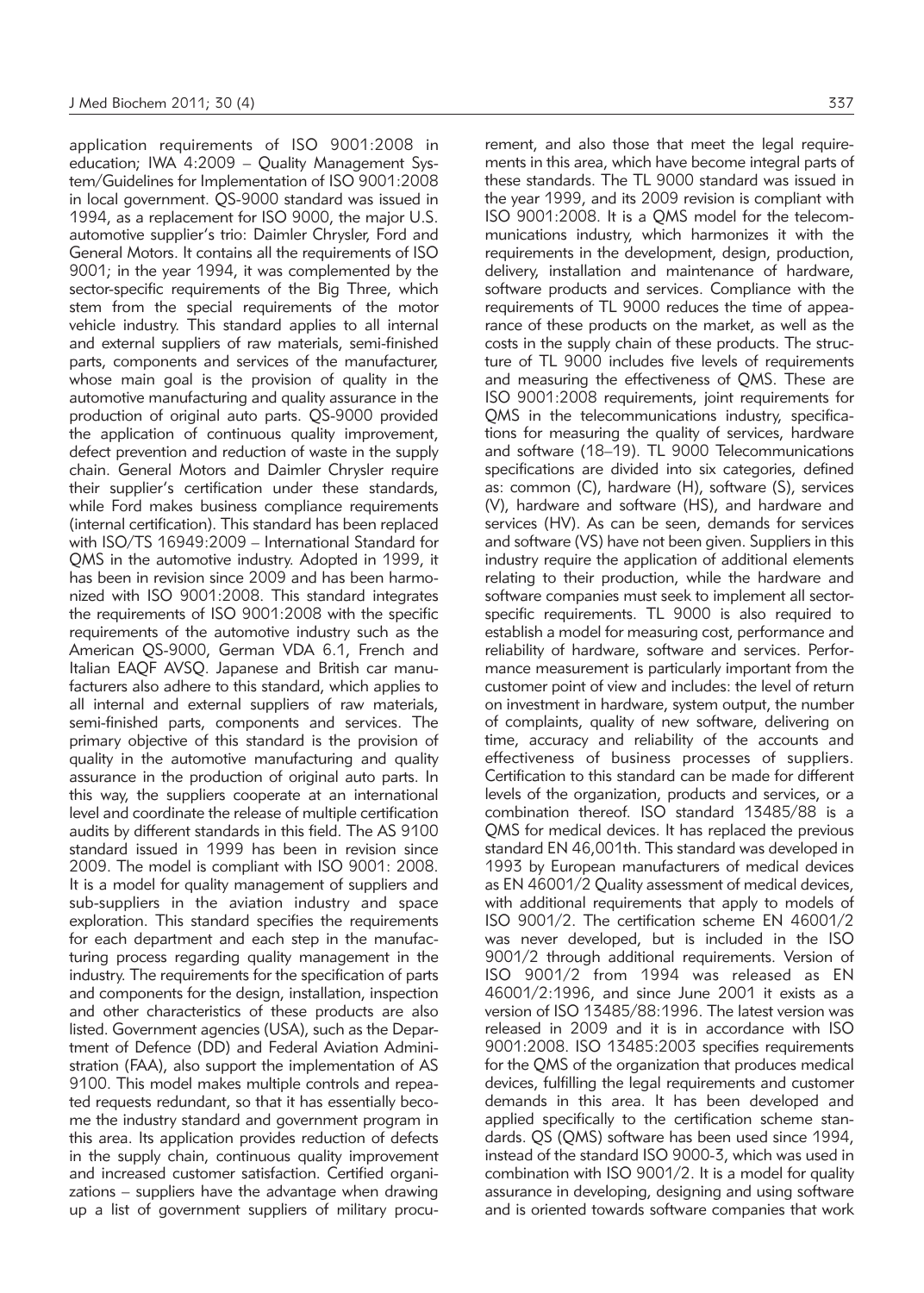on its development. According to the British Department of Trade and Industry, the year 1998 was defined by the so-called TickIT procedures, which give the scheme for the implementation of QS requirements in designing and developing software for the certification of QS (SSCS – Software Sector Certification Scheme) and QMS examiners. TickIT Version 5.0, a version of the 2009 issue, is compatible with ISO 9000:2005, and provides a list of cross-cutting elements in ISO/IEC 12207:2008, which is a model for the lifespan of QMS-based software process, as well as for the standard ISO/IEC 15504, which defines the maturity model for a software product. ISO/IEC 17025 standard was issued in 1999, while a version compatible with ISO 9001:2008 was issued in 2009. It contains requirements for the accreditation of control and testing laboratories, which are related to the fact that they must produce evidence to work in the QMS, that they should be technically competent and able to generate technically valid results. All requirements of ISO 9000 that are relevant to the scope of control and testing laboratories, which are located in the QMS model, must be included in ISO/IEC 17025 as the technical requirements of competence. This standard includes materials related to a system of quality, qualified personnel, document management, review of requests, tenders and contracts, customer service, records management, testing and calibration of procurement, internal audit, environmental conditions, test and calibration methods and validation, equipment, measurement traceability, sampling, handling of samples for testing and calibration, data collection and reporting. The accreditation of a laboratory according to ISO/IEC 17025 is more important than certification to a QMS model, because it recognizes a competent laboratory that is capable of achieving technically valid results, which is more important than QMS compliance. In the case of a laboratory of a large system, it is recommended for ISO/IEC 17025 accreditation to work in parallel with the introduction of the QMS, in order to overlap the joint activities. ISO 14000 series of standards was released in 1996, while the new version is from 2009, and represents a global model for an environmental management system (EMS). Its application provides evidence that the organization is behaving responsibly towards the environment, or the means to control and manage all the parameters of production and technological processes that can disrupt the establishment of environmental parameters. EMS also provides a business agreement with international laws and regulations on environmental protection, prevention of hazardous situations, reducing waste and creating a positive image of an organization in the society. Organizations should certify the model ISO 14001 (EMS –Requirements with guidance for use), which demonstrates good management practice regarding environmental protection (20). The second model, ISO 14004:2004 (EMS system, the principles and supporting techniques), contains the elements that help an effective implementation of this system. This series also supports environmental labelling, life cycle assessment of products in terms of environmental protection, environ mental aspects of product standards and evaluating environmental performance.

OHSAS 18001:2007 was developed by European standardization bodies, as well as the standard management system to protect occupational health and safety (OHSMS) (21). Its aim is to create a safe workplace. OHSAS 18001 contains the requirements for planning, risk assessment, hazard identification, consultation and communication, management and treatment in emergency situations. This standard is ideal for organizations that want to increase the safety of their employees, protect their health, and reduce medical treatment costs of injuries and provide sudden increase prevention in this field. Now we are negotiating with the ISO to make sure that in the future this standard is accepted and issued as an international standard. HACCP – hazard analysis and critical control points management model, was developed by the U.S. Department of Inspection and Control in Agriculture (FSIS) and its Food and Drug Administration (FDA). This model, under the same name, was later defined as the Danish standard. It represents, within a sciencebased approach, the means to access, control and eliminate contaminated and critical parameters/phenomena in the production and distribution of food. It is based on seven principles, which include: (i) establishing a critical analysis of possible processes, (ii) identification of critical points that should be controlled, (iii) the specification limits for these points, (iv) establishing procedures for their (control limits) monitoring, (v) establishing corrective actions, (vi) establi shing procedures for verification, and (vii) establishing procedures for keeping records of these controls. HACCP requirements are accepted and supported by the United Nations (Codex Alimentarius), EU, Canada, Australia, New Zealand and Japan, and are used for meat, seafood, fowl, plants, mega-suppliers, restaurants and other food producers and suppliers. In our country, this standard became mandatory for food manufacturers in 2010. Since 2005, as a continuation of this standard international standards ISO 22000: 2005 – Food safety management systems/applications for organizations in the food chain, and ISO/TS 22004: 2005 – Food Safety Management Systems/ Instructions for the application of ISO 22000: 2005 have been developed and applied. They actually represent the integration of the HACCP system and ISO 9001:2008, which is the concept of quality management systems extended to food producers. In this way, the world system of certification of quality management systems for food producers has been established.

BS 7799 standard was developed by BSI, as well as the standard for protection management information system (ISMS). It can be applied in various business organizations, for information and communication systems and computer networks, and consists of two parts. The first one (7799-1) refers to the user and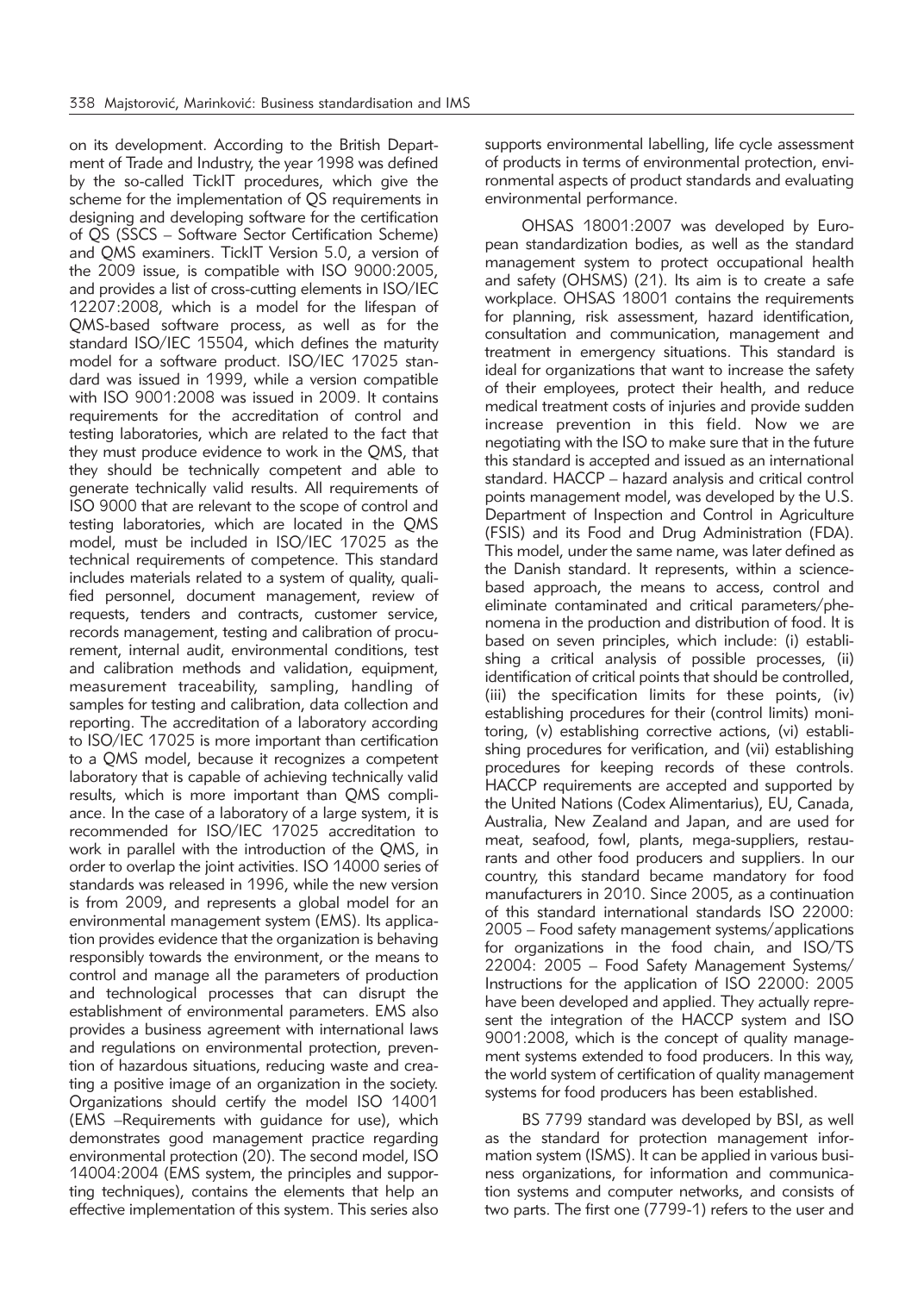the application of ISO/IEC 17799 (international standard for data protection). The second, BS 7799-2, gives the requirements of this standard and an audit model for its evaluation during application, and for the purpose of certification. The standard defines the requirements that are provided, as document management, policies to protect the organization, classification and management checks, physical security, communications management, managing compliance with statutory requirements. Successors of these standards are the standards ISO/IEC 27001:2007 – Information Security Management Systems/requirements, and ISO/IEC 27002:2007 – Best practice information security management, which was formally succeeded by ISO 17779:2005. According to these standards, there is today a system of certification and ISO/IEC 27006:2007 defines requirements for the certification bodies and assessment bodies under this standard. ISO 20000-1:2005 is the standard for service management in IT technology. It defines the requests for this service, developed based on the QMS model. It is used in pairs with ISO 20000-2:2005, which defines the user evaluation of the implementation of the first standard and its enhancements. These are a different group from a whole series of standards related to ICT technologies, which include: design and software development, IT service management and security and protection of information systems.

SA 8000 standard was issued in 1997 (by the international organization for social responsibility and its economic priorities for the Council) and was the first international standard on social responsibility to employees. A new version was made in 2002. It requires employers to guarantee basic worker rights for employees, provide safe working conditions, prohibits child labour and postulates a regular workweek of 42 hours. Other requirements of SA 8000 are related to health care, the right to join trade unions, prohibition of discrimination on religious, racial and ethnic grounds, as well as the opportunity for advancement in the profession. It was developed by the Council for Economic Development (CEPA), with a wide range of business, industry, trade unions, human rights organizations, the UN and others. SA 8000 promotes the improvement of working conditions and social protection in the conditions of the globalization of world economy. With certification under this standard, the company provides a positive image and reputation among its customers, employees, suppliers, owners and customers, the best practices of social protection of employees and the conditions of their work. This has often resulted in extremely high product quality organizations that are certified under these standards. In 2007, Institute for Social and Ethical Responsibility made a standard AA 1000 – Standard for the ethical performance of organizations that promote the development and promotion of ethical norms of business. ISO/IEC 15408 standard was issued in 1999

as the first international standard for information technology, which defined the criteria for evaluating security products of these technologies such as operating systems, computer networks, distribution systems, application of hardware, firmware and software. The requirements of this standard are specified as functions of IT products and systems security, as well as measuring the level of protection and security validation. Common Criteria (CC) can also be used as a guide for users, as well as those working on the development of these products. During the validation and evaluation of IT products used by the target criteria (TOE), a set of specifications and requirements for protection can be assessed along with validation of TOE in the development of conservation objectives (ST). Application of a set of independent requirements from the category TOE can consider the specific requirements of customers/users from the perspective of the so-called members of the protected profile (PP). Evaluation and validation of the evaluation are done using the requirements of the PP, ST, TOE and CC. ISO/IEC 15408 CC is applied in the USA through the National Agency for the Provision of Information (NIAP), the National Scheme for the Assessment of Common Criteria (CCEVS), which together with the standard constitute the whole product review and accreditation of national laboratories for research in this area. The latest version of these standards is ISO/IEC 15408- 1:2005/Criteria for evaluating IT security products.

BS 6079-3 is a standard issued in 2002 that refers to the risk management in business projects. It describes risk management as a primary process in any organization, regardless of the size, activity and sector of activity. It defines good practice for risk management, including: risk identification, risk analysis, assessment and risk control. This standard also defines three levels of decision making in relation to risk: strategic (long-term goals), tactical (medium risk) and operational level (short-term risks). The essence of the standard is to identify risks at an early stage of project planning. Standards for the same area were released in the U.S., Canada and Australia, and a new ISO international standard in this area – ISO 31000:2009 has been recently issued. This is a standard for risk management, which will help to get through a standardized management system in order to begin to manage risk business processes in the organization. Supply Chain Management recognizes competent networks of supply chains rather than individual companies. These form a network company that connects suppliers and buyers in the product lifecycle, from raw material to its exclusion from the process of use. Supply Chain Management integrates all the aspects of development and design and competitive production, and the use of a product during its lifespan. This model optimizes and synchronizes the material, process, information flows from raw material to products delivered to customers, optimizing the inventory and reducing the costs of product life. The rule is: to deliver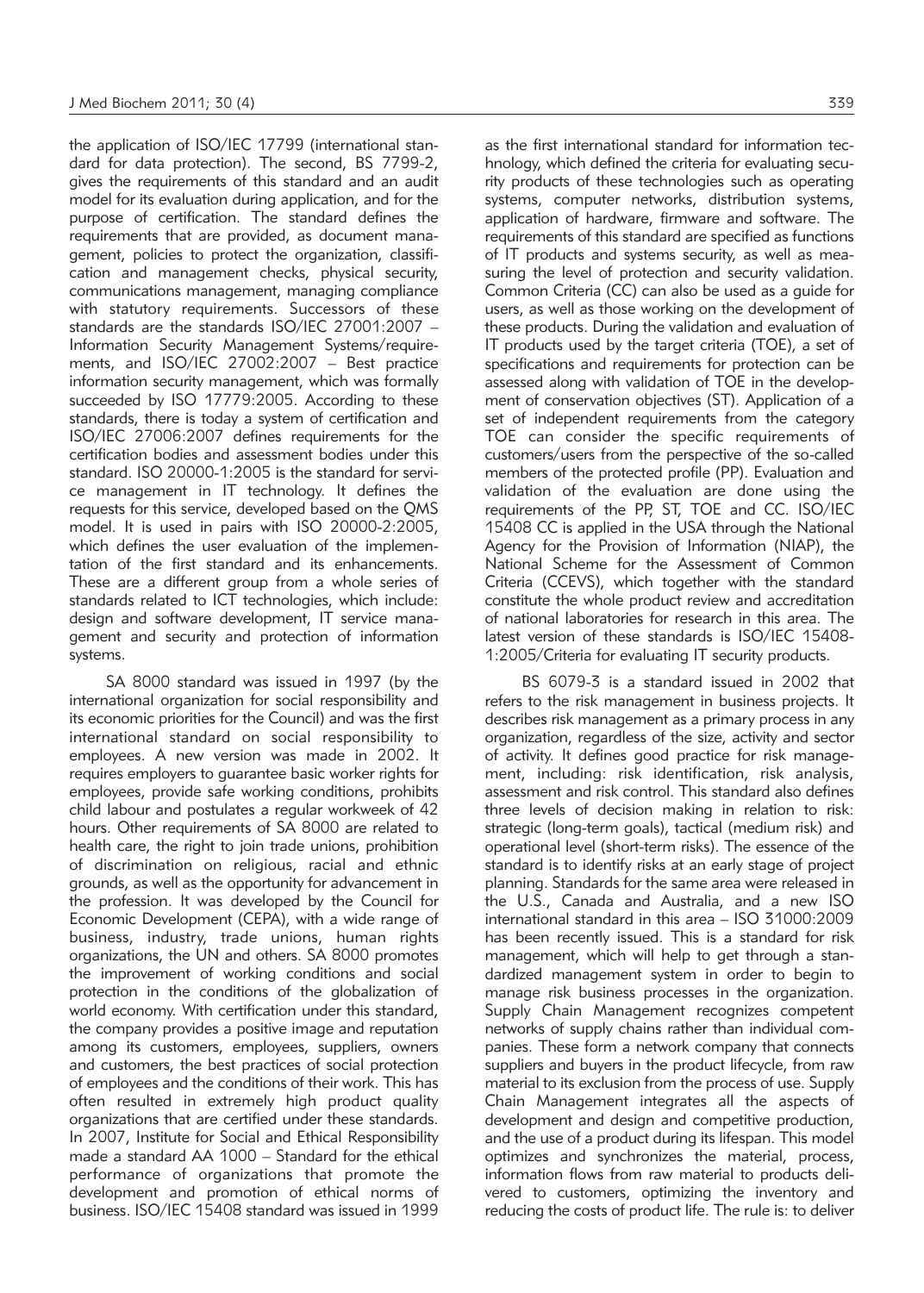the product at the right time to the right place with the right (affordable) cost for the customer. Each organization in the supply chain can initiate the program and realize the benefits of it. However, the organization that is closest to the end user is as a rule best positioned in the supply chain. Today, two standards are used for this purpose: (i) ISO/PAS 28000:2005 – Requirements for management system safety in the supply chain, and (ii) ISO/PAS 28003:2006 - Requirements for management system safety in the supply chain/Requirements for certification bodies and assessment bodies according to ISO/PAS 28000:2005.

CE mark is a sign of quality products, required for the export of certain types of products in the EU. It defines the New Approach Directives required in EU countries (15 old  $+$  10 new member states  $+$  2 newest members) and in four countries outside the EU that are members of the European Free Trade Association. The above directives are designed to eliminate technical barriers to trade in Europe and to ensure that products are safe for use. Their most important application is related to medical devices and toys, but they are used in the manufacture of electrical equipment, machinery, electromagnetic compatibility, terminals, tanks, explosive and radioactive devices, and personal protective equipment. The mark is assigned to a product after an evaluation of its properties, which should be compatible with the requirements of these directives. CB certi fication is a safety test necessary for a product to be used and defined by IEC standards (electrical and electronic defined IECE CB scheme). It promotes global harmonization and elimination of trade barriers. Tests according to this scheme are carried out in accredited laboratories, using verified methods, according to the required IEC standards and generally have a certified QMS (ISO 17025). VCA certification is a system developed in the UK for the European automotive industry and is a model of quality evaluation of components that are installed in the automobile industry (glass, electronic equipment, mirrors, belts, signal blinkers), according to EC Directives and UN/ECE regulations. This symbol refers to the safe and reliable use of these components and is usually part of the Certified QMS system (9001 or 16949) and EMS. Today it is widely used in the automotive industry of North America and the Far East. ENEC mark is a European certification system for products which are used as components in the IT products (connectors, LEDs, capacitors, etc.). Testing of these components is done in authorized laboratories, in terms of electrical safety and their performance in different conditions of exploitation. Also, these tests may include the production processes, if the characteristics of the product so require. Kitemark is the oldest symbol of quality products, established in England back in 1902. Today it is awarded as a mark of quality to products, processes and systems and currently covers about 60% of products for human consumption, which are placed on the EU market. By its characteristics, it was the forerunner

of ISO 9000 (quality system applied to the whole business system), and kitemark – a system of product quality (process/system with which to get the right product). It has turned to the exclusive protection of consumers regarding the quality of products, so today it is mainly seen in couple with ISO 9001:2008.

Good Manufacturing Practice (GMP) is a set of procedures that must be applied by the manufacturers of medical devices and drugs who want their products to be placed on the USA market. They were laid down by the already listed agency FDA (Food and Drug Administration), and an organization is required to establish a quality assurance program for its medical devices, according to the specifications that ensure control over their safe and effective use. CGMP completes the program of quality assurance in an organization, investigating buildings, equipment, components, manufacturing and production processes, packaging and labeling, distribution and installation, maintenance and cleaning equipment and records. The auditors assessed the FDA approval of bills with CGMP quality assurance plan. Besides this, there are also good practices in the pharmaceutical, food and beverage industries: laboratory, packaging etc.). Along with these systems for the certification of management practices, products or processes, based on national and/or international standards, there are many others like: IECQ-CECC CEN mark, GOST R sign, RADMAC sign, ASTA gold sign, beagle sign, S sign, GS symbol, ETL and CCC mark sign, which in fact represent a sign of quality products and relate to the fulfilment of specific standards for these products. Today, all of them, as a rule, are applied in pairs with ISO 9001:2008.

#### *ISO 9001:2008 – General characteristics*

In June 2007, ISO TC 176 decided that the CD version of the ISO 9001 translates the DIS version (September 2007), after which a public discussion followed until the endof February 2008. In the first half of 2008, ISO 9001:2008/FDIS version was on the scene, until late summer of that year when a vote was adopted, and on November 15<sup>th</sup>, 2008, a new version of ISO 9001:2008 was officially declared (18). The underlying idea for TC 176 in relation to the audit models 9001 and 9004 from the year 2000 was: (i) the development and consistent application of the model of continuous improvement for users, (ii) improving the consistency of the ISO 9000 family, and (iii) improving compatibility with ISO 14001: 2004. After analyzing the new version of QMS in detail, it can be concluded: (i) the basic structure of this model has remained the same compared to the previous version from the year 2000, (ii) the nature of the changes is such that substantial changes in the certified system will be required (as was the case with the versions of 1994/2000), and (iii) the whole QMS system, as a certified model, will in future be based on the same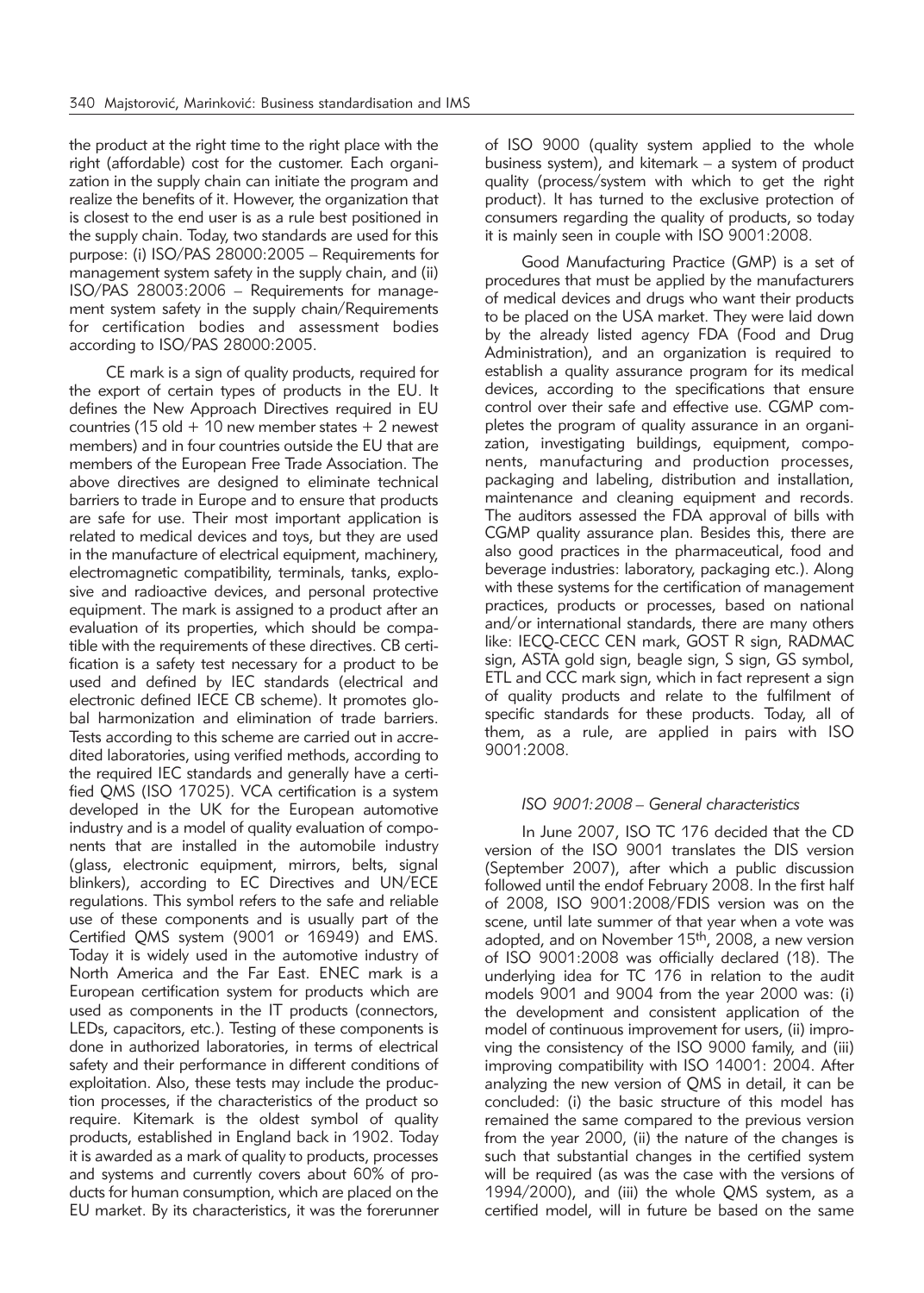grounds as the previous version. Changes (cosmetic/ linguistic in nature) in the most recent model are related to: (i) item 0.2 (Process approach), (ii) item 1.1 (general), (iii) item 4.1 (general requirements), (iv) item 4.2.1 (documentation), (c) item 4.2.3 (document management), (vi) item 4.2.4 (records management), (vii) paragraph 5.5.2 (liability management), (viii) paragraph 6.2.1 (resources employed ), (ix) item 6.3 (infrastructure), (x) item 6.4 (working conditions), (xi) item 7.2.1 (processes related to the customer), (xii) paragraph 7.3.1 (planning design and development), (xiii) paragraph 7.3.3 (out of design and development), (xiv) point 7.5.4 (property buyer), (xv) item 7.6 (control and monitoring of measuring equipment), (xvi) item 8.2.1 (satisfaction customer), and (xvii) item 8.2.3 (monitoring and measurement processes).

#### *ISO 9004:2009 – Basic characteristics*

This standard was named according to an earlier version – ISO 9004:2000/Instructions for improving performance (20). The new version, which appeared in 2007, and whose official announcement came on October 15, 2009, has the name ISO 9004:2008/ Management of sustainable business success. The instantly recognizable name introduces a new concept of these standards based on a completely new approach to sustainable development based on QM. It is obvious that things related to economic development move toward sustainable development – the paradigm of business at the beginning of the 21<sup>st</sup> century. On the other hand, this means that the model of QM, inaugurated by the ISO 9001:2000 (2008) remains as a future model of quality management that will not be changed in the near future, and that its promotion goes towards the integration of sustainable development, business excellence and integrated business assurance (which at present consists of integrated management systems). All these facts support the new structure of ISO 9004:2008, which includes: (i) item 3 – the definition of sustainable development (organization is able to maintain and develop its performance over a longer period of time), (ii) item  $4 -$  Management of sustainable development (4.1/general; 4.2/key features of sustainable development (organization); 4.3/ management of sustainable development, 4.4/evaluation of sustainable development, (iii) item 5 – Environment Organization (5.1/general; 5.2/monitoring; 5.3/analysis), (iv) item 6 – strategy, policy and communications (6.1/strategic orientation; 6.2/ mission and vision; 6.3/aspects of the strategy; 6.4/policies and objectives; 6.5/strategic planning; 6.6/risk management; 6.7/review strategies for sustainable development; 6.8/Communications (6.8.1– general, 6.8.2–effectiveness and efficiency of the process of communication)), item 7 – Resources (7.1/resource management; 7.2/planning; 7.3/resource allocation; 7.4/resources staff (7.4.1–general, 7.4.2–motivation and involvement of employees);

7.5/infrastructure (7.5.1–general, 7.5.2–working conditions); 7.6/knowledge; 7.7/financial resources; 7.8/natural resources management and life expectancy; item  $8$  – processes  $(8.1/pr)$  approach; 8.2/types of processes; 8.3/management processes of the organization; 8.4/responsibility and authority for the process); item 9 – Measurement and Analysis (9.1/ measurement approach; 9.2/performance matrix, 9.3/measurement of achieving the goals; 9.4/key indicators; 9.5/tools for measuring; 9.6/internal audit; 9.7/evaluation; 9.8/review and evaluation process); item 10–Learning, improvement and innovation  $(10.1/$ general;  $10.2/$ learning  $(10.2.1)$ -types of learning, 10.2.2–sources of learning, 10.2.3–factors that influence the effectiveness of learning, 10.2.4 – planning of learning), 10.3/improvement; 10.4/innovation (10.4.1 – generally, 10.4.2 – Types of innovation, 10.4.3 – factors that influence the effectiveness of innovation, and 10.4.4 – Planning process innovation) Appendix  $A - \text{Tools}$  for assessing the maturity (A.1/introduction; A.2 Description of the level of maturity; A.3/Assessment Strategy; A.4/Mark work; A.5/tools for evaluation; A.6/results evaluation and improvement planning), and Appendix B – Forms estimation of the level of maturity. The above structure allows us to define the following conclusion – keywords in the new model to improve QMS are: sustainable development, the maturity level of QMS, learning and innovation. This brings special challenges for our businesses, but the opening of our country and the arrival of foreign companies that bring new business practices based on these fundamentals will cause these fresh concepts to be increasingly applied in our country.

#### *PAS 99:2006 – Basic characteristics*

This guide is a recommendation of the BSI-I for the integration of QMS, EMS, OHSAS, ISO/IEC 20000, ISO 22000 and ISO/IEC 27001, based on common elements and uses that every user who puts this document into practice can achieve (7). It was created on the basis of a document (19) that first de fined the framework for the integration of standardized management systems. The intention of the ISO, then and now, was to promote business standardization, while at the same time respecting the achieved level of organizational development of each individual business system. The basic framework for the integration is comprised of: (i) policies, (ii) planning, (iii) implementation and operations, (iv) assessment of performance, (v) improvements, and (vi) management review.

#### Why are integrated management systems important?

At this point an integrated management system is considered the key concept for future business systems. However, partial management systems are dominant in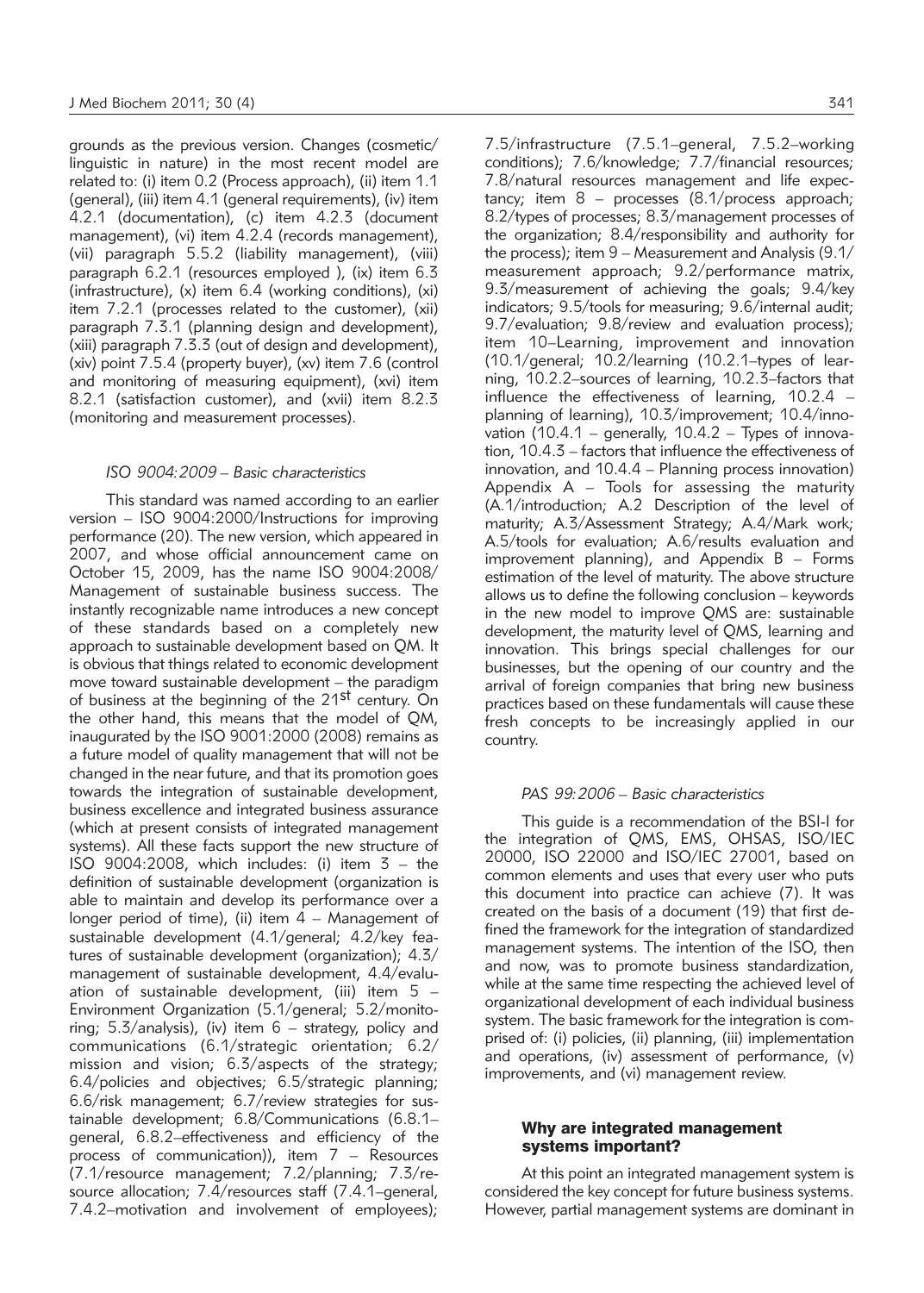practice. The main reason lies in the fact that so-far standards have only been developed for them, since partial management systems are being developed in accordance with these standards or based on them. Functions and departments in an organization have also been organized separately, which means that emphasis is placed on their improvement and not on improving their relationships. Therefore, it follows that an integrated management system has a highly complex structure and complex relationships. In the last decade, however, things have been changing in this area, especially due to the following facts: (i) increase in the number of partial systems established in an organization, which increases the potential for conflict and reduces the effectiveness of an organization, and (ii) problems in the parallel implementation of several individual management systems, which can lead to the following: (a) comprehensive character of the goals, tasks and problems are covered up, (b) identical procedures are developed in different parts, which results in predisposition towards conflict situations, (c) problems in coordination are largely present, (d) the organization is exposed to additional costs, such as maintaining records and performing checks, (e) leads to loss of information, and (f) individual systems sometimes confuse employees; (iii) the occurrence of the version of ISO 9001:2008 QMS based on process approach, and (iv) more talk about integrated management systems (5–10).

On the other hand, there are many factors that support IMS integration: (i) if properly designed and implemented, the IMS will have a lower cost than separate systems, and will also facilitate the decisionmaking processes, particularly those relating to the entire organization, (ii) objectives and management processes are basically the same, (iii) integration leads to avoiding repetition of procedures and processes, (iv) integration reduces the possibility of solving the problem at the expense of creating new problems in other disciplines, (v) driving the activities of one element of IMS initiates other elements that would otherwise have died down, (vi) expertise in each specialty is gathered more quickly to generate responses to relevant questions, (vii) an IMS can reduce irregularities in the allocation of resources in separate systems, and (viii) a positive attitude from a management system can be effectively transferred to other management systems.

# Approaches to integrated management systems

An IMS is a single, comprehensive organizational and management concept of an organization. It provides the necessary combining and linking of the existing, subject-oriented, individual management systems. Of particular importance is how the integration is understood and implemented in practice. The primary issues in the integration of partial management systems

are: (i) which partial management systems are being integrated, and (ii) what does integration imply, especially considering the following facts: (a) whether integration is the only way to exchange information between individual systems, (b) the allocation of powers and responsibilities, (c) forming of unique procedures and work instructions, (d) defining the overall responsibility management, and (e) appointing one representative from management; (iii) what integration should look like. Here we consider the following cases: (a) system integration and the differences between individual systems (goals, architecture), and (b) whether the concept of integration is suitable for application. Several approaches to integration are now being used in practice, depending on the current position of the organization: (i) conversion – if the organization has certified QMS, it can be upgraded by adding the necessary process to meet the requirements of the standards of other partial management systems. Integration is carried out by adding a new practice to the existing processes. The disadvantage of this approach is that the quality of results depends to a large extent on the initial QMS that has been certified; (ii) fusion system – if the organization has certified more than one system, then it can connect them and continue to integrate other systems. In this way, organizations can bring together documentation where it supports the same processes; and (iii) system engineering – whether or not the organization has existing formalized or non-formalized management systems, system engineering can be applied to manage the development of the system. The advantages are that the organization can develop a coherent system that serves to further enhance its business and that it does not bind the organization to a certain standard. Standards are used to assist in identifying activities and processes.

# An approach to the development of a standard model for IMS

On the one hand, there has been a lot of talk about the development of standards for IMS, and on the other hand, many organizations are trying to enforce them, in an attempt to meet the requirements of ISO 9001, ISO 14001 and OHSAS 18001. What users today lack is a clear structure of the new IMS and a course of action that will allow certification without major problems. Therefore, the logic solution today is the development of uniform standards for IMS, which will cover the subject area and all three of these standards (23–27). The importance of ISO 9000 is growing every day, and the number of certified organizations has reached around 1 million worldwide. Certified organizations are recognized by the fact that their products have distinctive quality. In this way, increasing customer satisfaction will increase sales and profits. Setting up the strict requirements of the ISO 9001 standard sends a strong message that the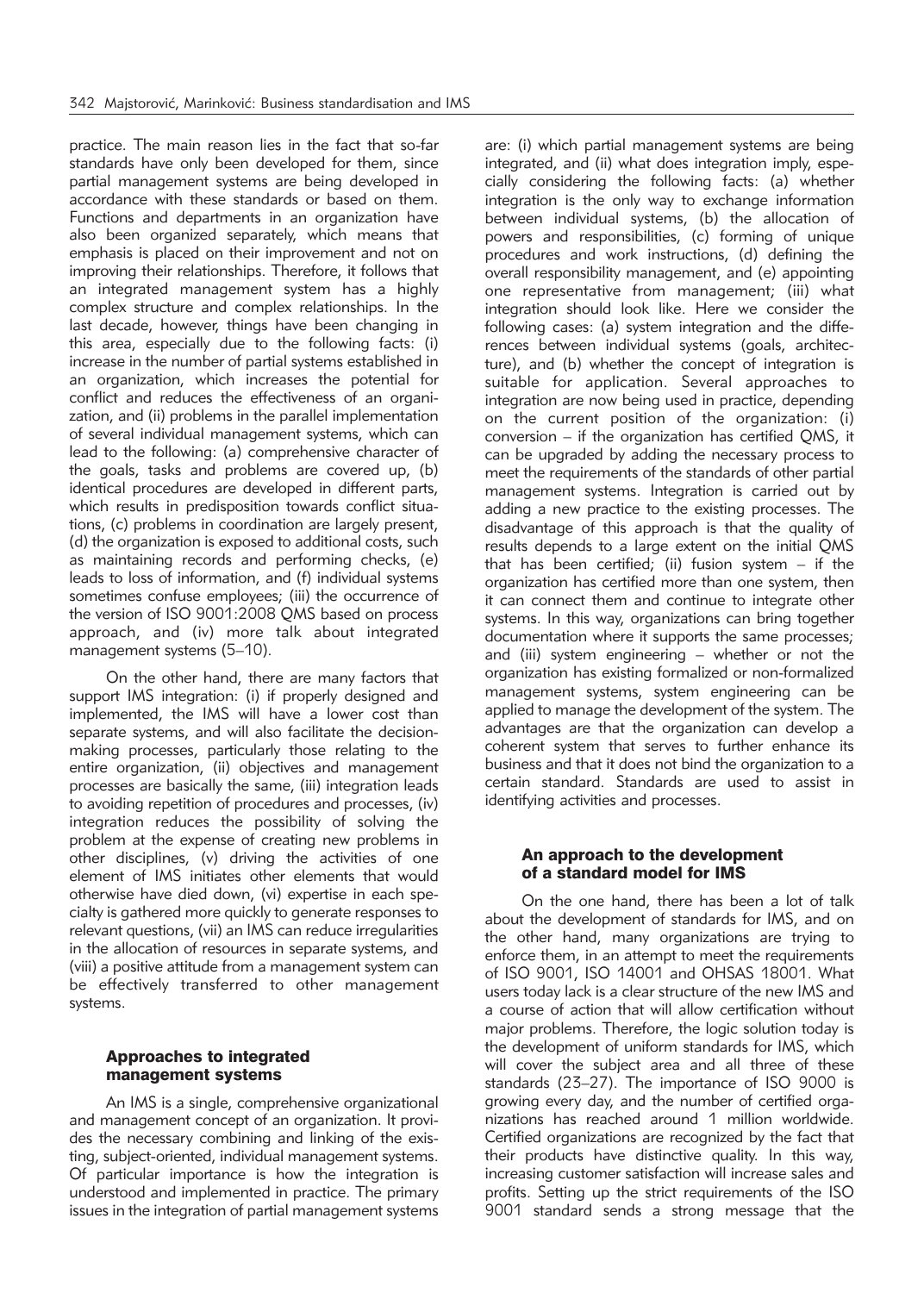organization takes quality seriously. Modern product development makes it a priority to secure requirements for environmental protection through regulations prescribing allowable emission limit values for various environmental pollutants. The results of this practice are especially seen in the increasing use of standards for environmental protection – ISO 14000. From the standpoint of successful business, demands for occupational health and safety become even more significant. The standard for Management System Occupational Health and Safety – OHSAS 18000 enhances company image by reducing employee health and safety risks. It also helps to reduce costs and leaves, prevents unsafe health and safety conditions, assists in the correction of possible incidents or emergencies and objectively shows respect for ethical and social values. Similarity within the structures of ISO 9001, ISO 14001 and OHSAS 18001, allows the integration of their information, which is achieved through the matching of the degree of key principles on which these standards are based, namely: (i) an understanding of the business processes, (ii) leadership (iii) measurable goals, (iv) customer satisfaction, (c) human resources management and development, (vi) employee satisfaction, (vii) performance testing and continuous improvement, (viii) effective communication, and (ix) effective measure.

These three standards are also mutually complementary, as they are applicable regardless of the nature of products and type of organization. In addition, the application of IMS leads to substantial improvement in business efficiency and quality of products and processes. The basis for the integration of ISO 9001, ISO 14001 and OHSAS 18001 in a single standard for IMS provides a process model that is called QMS. ISO 9001:2008 defines the process as a system of activities that uses resources to transform inputs into outputs. In doing this, the activity is considered to be using the resources, performing the transformation of inputs into output. A process approach establishes a link between outputs and inputs, because only feedback, through verification of outputs in relation to input requirements, provides a basis for process adaptation with the aim to satisfy customers and all interested parties. A version of the standard for QMS uses as a management model the cycle of continuous improvement, based on the PDCA concept. From the perspective of integration of these three models, the aspects of the PDCA cycle are as follows: (i)  $P$  (plan) (a) integrated policy – (1) policy management model, (b) plan  $-$  (1) identification and evaluation of aspects, impacts and risks, (2) identification of legal and other requirements, (3) planning, (4) goals, (5) organization, powers and responsibilities, (ii)  $DO - (a)$  implementation and operations  $- (1)$ management operations, (2) resource management, (3) requirements for documentation, (4) commu nication, (iii) CHEK – (a) evaluation of performance – (1) monitoring and measurement, (2) to evaluate and compare, (3) internal audit, (4) non-conformity mana -

gement, and (iv) ACT (application/improvement) – (a) management review  $-$  (1) general, (2) inputs, (3) outputs,  $(b)$  improvements  $-$  (1) general, (2) corrective and preventive action and improvement.

Therefore, the development of standards for IMS starts with the QMS, as a basis for the integration and development of an IMS model. Thus, the standard for IMS includes a flexible basis made up of elements that are associated with additional requirements for the system of environmental management and Occupational Health and Safety management system. A flexible basis implies a core of the integration, that each organization can choose and define for itself.

The IMS standard (28–37) consists of parts A and B. Part A is called the main part of the standard and contains the required parts (elements) of the IMS, related to the implementation and continuous improvement of the common elements of IMS. Part B contains additional elements of particular management systems. Using core integration to establish a cross connection between the elements and their integration, it forms the skeleton of the IMS. Management processes form the basis of modeling, as is the case with the QMS. Part A contains eight sections, namely: (i) scope, (ii) links with other standards, (iii) terms and definitions, (iv) requirements for IMS, (v) accountability of management, (vi) management of resources, (vii) implementation, and (viii) measurement, analysis and improvement. The introduction describes the model of IMS. Requirements for IMS are described in the fourth module, and they include the general requirements and requirements related to documentation. The fifth module defines the powers and responsibilities of top management, the establishment of policy and quality objectives, management review. Here, the suitability, adequacy and effectiveness of the IMS are examined. The sixth module is a model of resource management in the organization, relating to infrastructure and employees. Product realization is described in the seventh module, and refers to the operations and activities during realization that are necessary to plan, including specific environmental and health risks and the safety of employees. The eighth module defines the requirements for measurement and improvement, through the established procedures of inspection, audit, internal audit, internal and external communications, corrective and preventive measures. Part B contains requirements for additional, different management systems, which make up the overall structure of the IMS, namely: (i) a system of environmental management, where a framework for building models to meet the demands for environmental protection is defined, as well as internal goals of the organization related to this issue, and (ii) mana gement system of occupational health and safety of employees, which provides a framework for models for the fulfilment of statutory and other requirements in the identification of potentially hazardous situations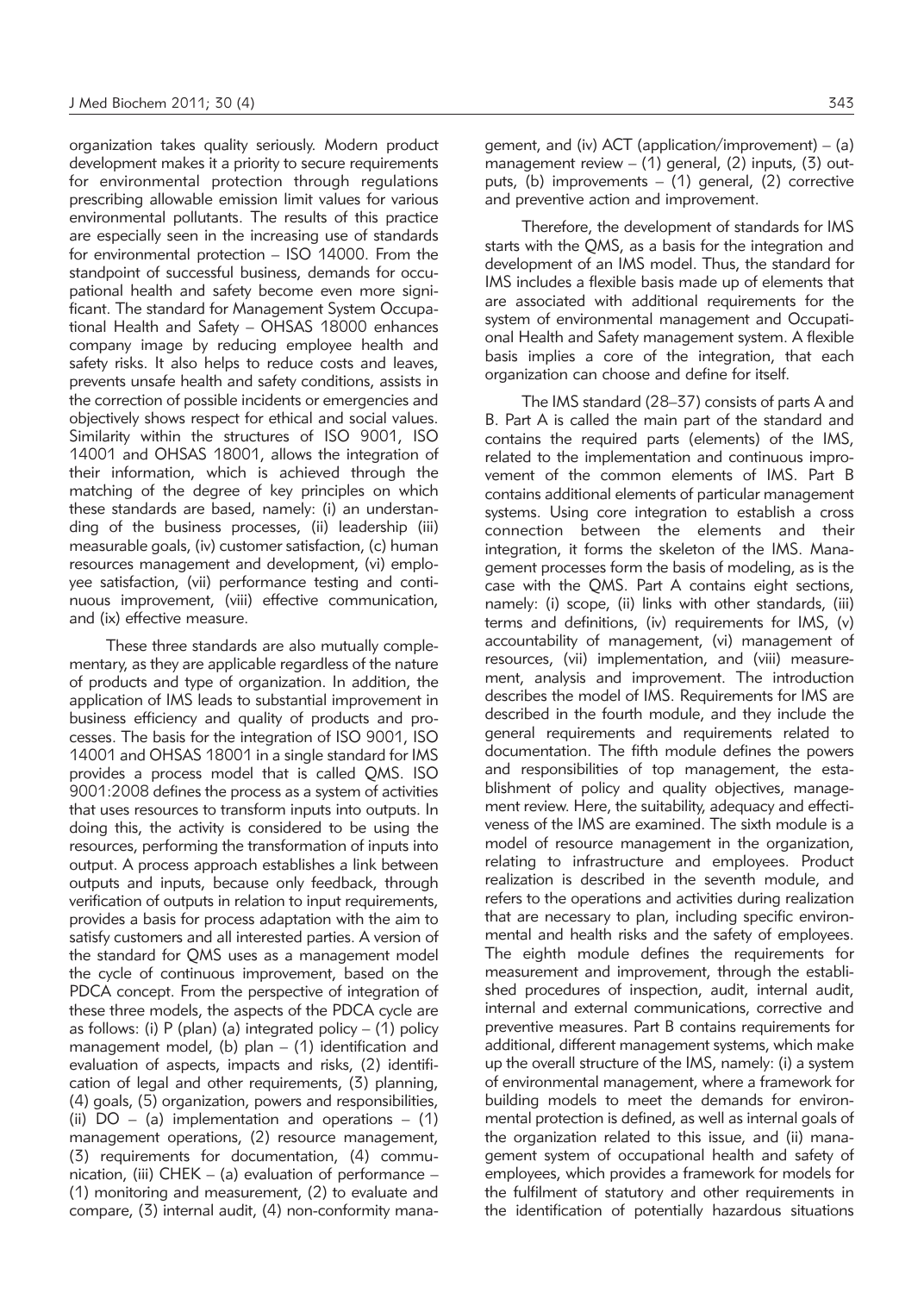and defines the establishment of action plans for their prevention and control.

So, these are the key management systems covered by this standard, which should be handled according to its demands, that must be documented, continuously improved and reviewed. Also, the organization has the freedom to choose the basis from which to begin the application of the required IMS, from the perspective of politics and culture of the organization. However, harmonization in the development of IMS, which may be necessitated by requirements for individual management systems, can best be overcome through audits. This means that the next task in developing IMS standards will be to develop a model audit for it, as has been achieved for QMS and EMS. This model should facilitate its implementation, and therefore increase its effectiveness, as well as its simplicity and uniformity. Current models of management organizations are moving towards the development and application of cross-functional types of organization, providing connectivity between different specialties within the organization. This standard should enable the development of standard terminology for these management systems. First of all, it should ensure that the unique objectives that permeate

#### **References**

- 1. Funck D, Mayer M, Schwendt S. Integrierte Managementsysteme im Spiegel einer internationalen Expertenbefragung - Stand und Entwicklung im Handels- und Dienstleistungssektor. Göttingen University, 2001.
- 2. Garvare R. Sustainable development: Extending the scope of Business Excellence Models*.* Measuring Business Excellence, 2001; 5 (3).
- 3. Wilkinson G, Dale BG. Integrated management systems: a model based on a total quality approach. Managing Service Quality, 2001; 11 (5): 318–30.
- 4. Vanagas P, Zirgutine S. TOM Paradigm Shift in the Context of Change Management. Engineering Economics, 2005; 43 (3).
- 5. Winder C. Integrating OHS, Environmental, and Quality Management Standards. Quality Assurance, 2000; 8: 105–35.
- 6. Wilkinson G, Dale BG. Models of Management system standards: a review of the integration issues. International Journal of Management Reviews, Blackwell Publishers Ltd. Oxford. 1999; 1 (3): 279–98.
- 7. Karapetrović S, Jonker J. Integration of standardized mana gement systems: searching for a recipe and ingredients. Total Quality Management, 2003; 14 (4): 451–59.
- 8. Scipioni A, Arena F, Villa M, Saccarola G. Integration of management systems. Environmental Management and Health, 2001; 12 (2): 134–45.

the different management systems are better understood, monitored and verified. Application of this standard requires a new management structure of the organization, which is partly a matter of application of these standards.

#### Instead of a conclusion

With the presented IMS model in mind (13–6) and regarding the development of a standardized management system, we could draw the following conclusions: (i) globalization of the world economy requires that products on the world market satisfy specific requirements, and above all have high quality, (ii) international economic cooperation requires regulated business systems, especially those operating under the requirements of appropriate standards, and (iii) the lag of our economy in these areas is now an obstacle to our faster connection with the integration process in the world.

# Conflict of interest statement

The authors stated that there are no conflicts of interest regarding the publication of this article.

- 9. Beechner AB, Koch JE. Integrating ISO 9001 and ISO14001. Quality Progress, 1997; 30 (2): 33–6.v
- 10. Matias JCO, Coelho DA. The integration of the standards systems of quality management, environmental management and occupational health and safety management. International Journal of Production Research, 2002; 40 (15): 3857– 66.
- 11. Mackau D. SME integrated management system: a proposed experiences model. The TQM Magazine, 2003; 15 (1): 43–51.
- 12. Karapetrovic S. Musings on integrated management systems. Measuring Business Excellence, 2003; 7 (1): 4–13.
- 13. MacGregor Associates. Study on management system Standards. London. British Standards Institute, 1996.
- 14. Zutshi A, Sohal AS. Integrated management systems. The experiences of three Australian organizations. Jour nal of Manufacturing Technology Management, 2005; 16 (2): 211–32.
- 15. Jorgensen T, Remmen A, Mellado M. Integrated Mana gement Systems – three different levels of integration. Journal of Cleaner Production, 2006; 14 (14): 713–22.
- 16. ISO 9001:2008, Quality management system, Requirements, ISO, Geneva, 2008.
- 17. Majstorović V. Quality management in the world around us – the similarities and differences. Invitation paper (in Serbian), Proceedings of the 32nd Conference on Production Engineering in Serbia with international participation, Novi Sad, 2008; 413–18.